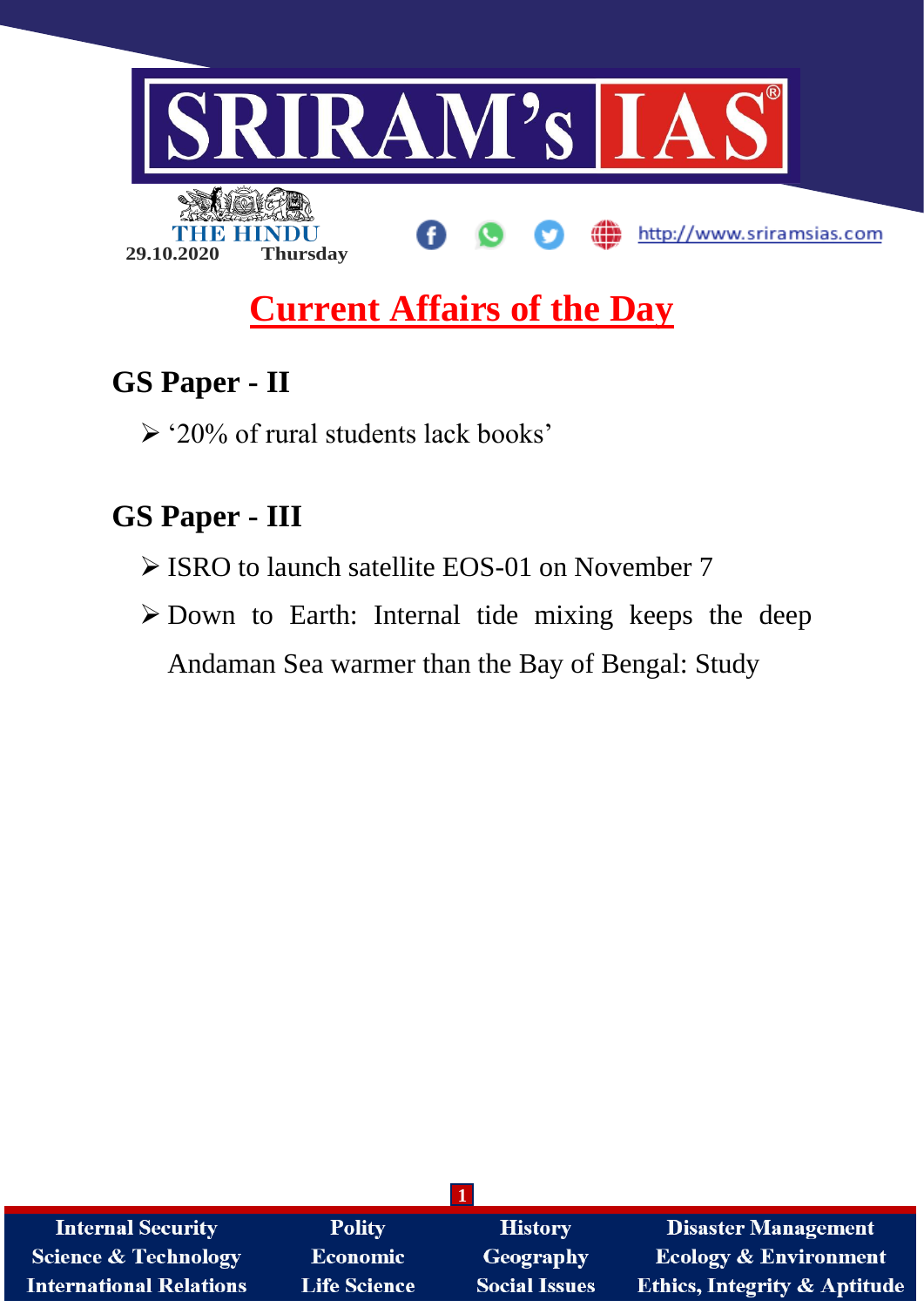

**'20% of rural students lack books'**

**GS II: Issues Relating to Development and Management of Social Sector/Services relating to Health, Education, Human Resources.**

**29.10.2020 Thursday**

**Bottom line:** The ASER survey provides a glimpse into the levels of learning loss that students in rural India are suffering, with

## Learning hit

Some highlights from the Annual Status of Education Report's September survey:

• 5.3% of rural children aged 6-10 years are not enrolled in school this year, in comparison to just 1.8% in 2018 • Around 20% of rural children did

not have textbooks at home by September

• About 70% of rural

children did some learning activity. Of these, only 11% had live online classes

. Less than 36% of rural children received some learning materials or activities from the school. Almost 75% of such school interaction was via Whatsapp

varying levels of access to technology, school and family resources, resulting in a digital divide in education.

## **Highlights:**

- 1. It found that 5.3% of rural children aged 6-10 years had not yet enrolled in school this year, in comparison to just 1.8% in 2018. This seems to indicate that due to the disruptions caused by the pandemic, families are waiting for the physical opening of schools to enrol their youngest children.
- 2. About 20% of rural children have no textbooks at home, according to the Annual State of Education Report (ASER).
- 3. In the week of the survey, about one in three rural children had done no learning activity at all. About two in three had no learning material or activity given by their school that week, and only one in 10 had access to live online classes.
- 4. However, it's not always about technology; in fact, levels of smartphone ownership have almost doubled from 2018, but a third of children with smartphone access still did not receive any learning materials.
- 5. In 2018, ASER surveyors found that about 36% of rural households with school-going children had smartphones. By 2020, that figure had spiked to 62%. About 11% of families bought a new phone after the lockdown, of which 80% were smartphones.

| <b>Internal Security</b>        | <b>Polity</b>       | <b>History</b>       | <b>Disaster Management</b>              |
|---------------------------------|---------------------|----------------------|-----------------------------------------|
| <b>Science &amp; Technology</b> | <b>Economic</b>     | Geography            | <b>Ecology &amp; Environment</b>        |
| <b>International Relations</b>  | <b>Life Science</b> | <b>Social Issues</b> | <b>Ethics, Integrity &amp; Aptitude</b> |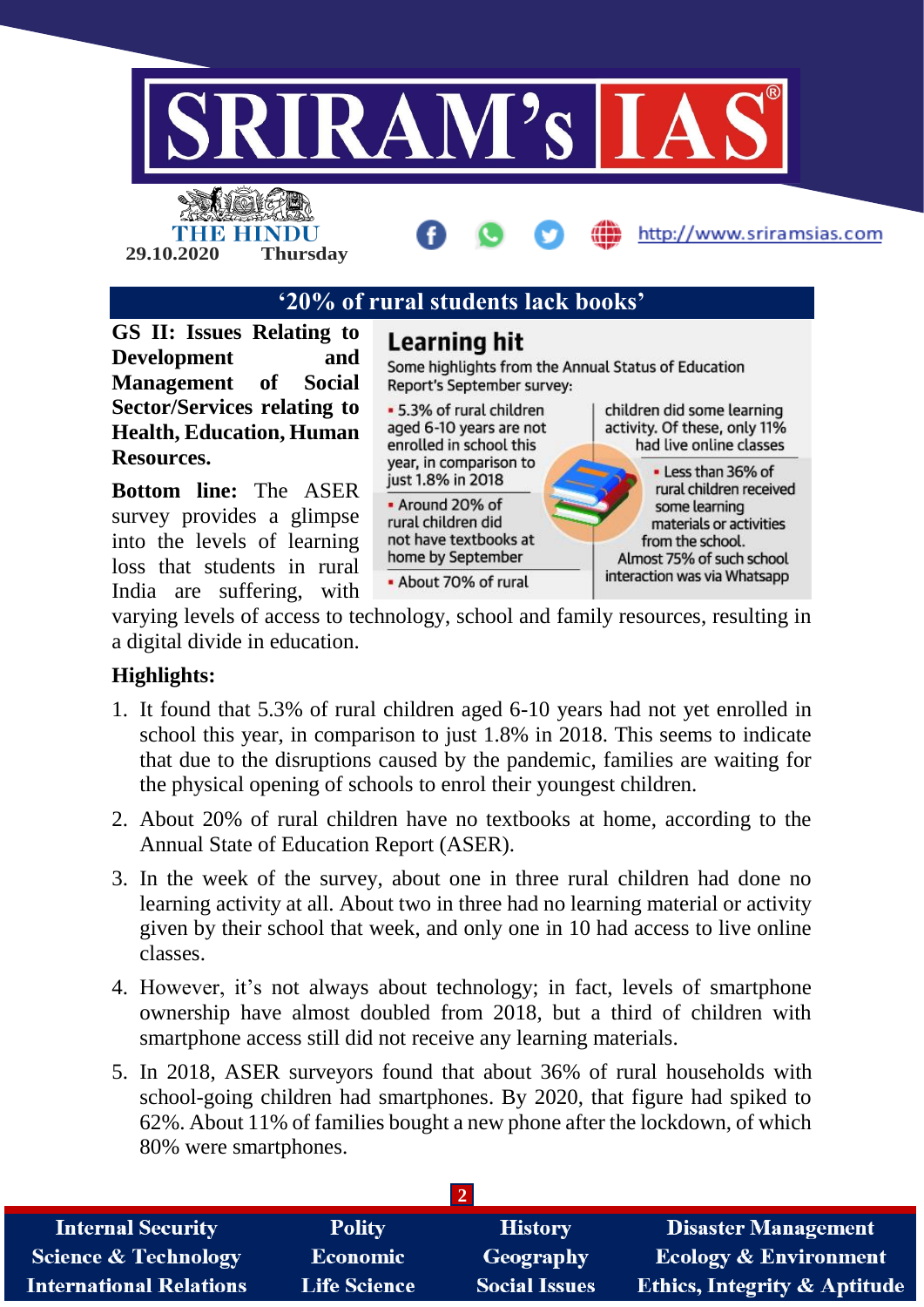

6. This may indicate why WhatsApp was by far the most popular mode of transmitting learning materials to students, with 75% of students who got some input receiving it via the app. About a quarter of those who got input had personal contact with a teacher.

## **About ASER:**

ASER is a nationwide survey of rural education and learning outcomes in terms of reading and arithmetic skills that has been conducted by the NGO Pratham for the last 15 years.

#### **Mains Focus:**

1. COVID has exposed the inadequacies of Education delivery in rural areas. Role of digital mode in future is crucial. However, Operation Digital board falls short of fulfilling the need for rural areas.

## **ISRO to launch satellite EOS-01 on November 7**

#### **Prelims**

**GS III: Awareness in the fields of IT, Space, Computers, Robotics, Nanotechnology, Bio-technology and issues relating to Intellectual Property Rights.**

**News:** India would launch its latest earth observation satellite EOS-01 and nine international customer spacecraft onboard its Polar rocket PSLV-C49



from the spaceport of Sriharikota in Andhra Pradesh on November 7, ISRO said on Wednesday.

## **Highlights:**

- 1. EOS-01 is intended for applications in agriculture, forestry and disaster management support.
- 2. The customer satellites are being launched under a commercial agreement with NewSpace India Limited (NSIL), Department of Space.

| <b>Internal Security</b>        | <b>Polity</b>       | <b>History</b>       | <b>Disaster Management</b>              |
|---------------------------------|---------------------|----------------------|-----------------------------------------|
| <b>Science &amp; Technology</b> | <b>Economic</b>     | Geography            | <b>Ecology &amp; Environment</b>        |
| <b>International Relations</b>  | <b>Life Science</b> | <b>Social Issues</b> | <b>Ethics, Integrity &amp; Aptitude</b> |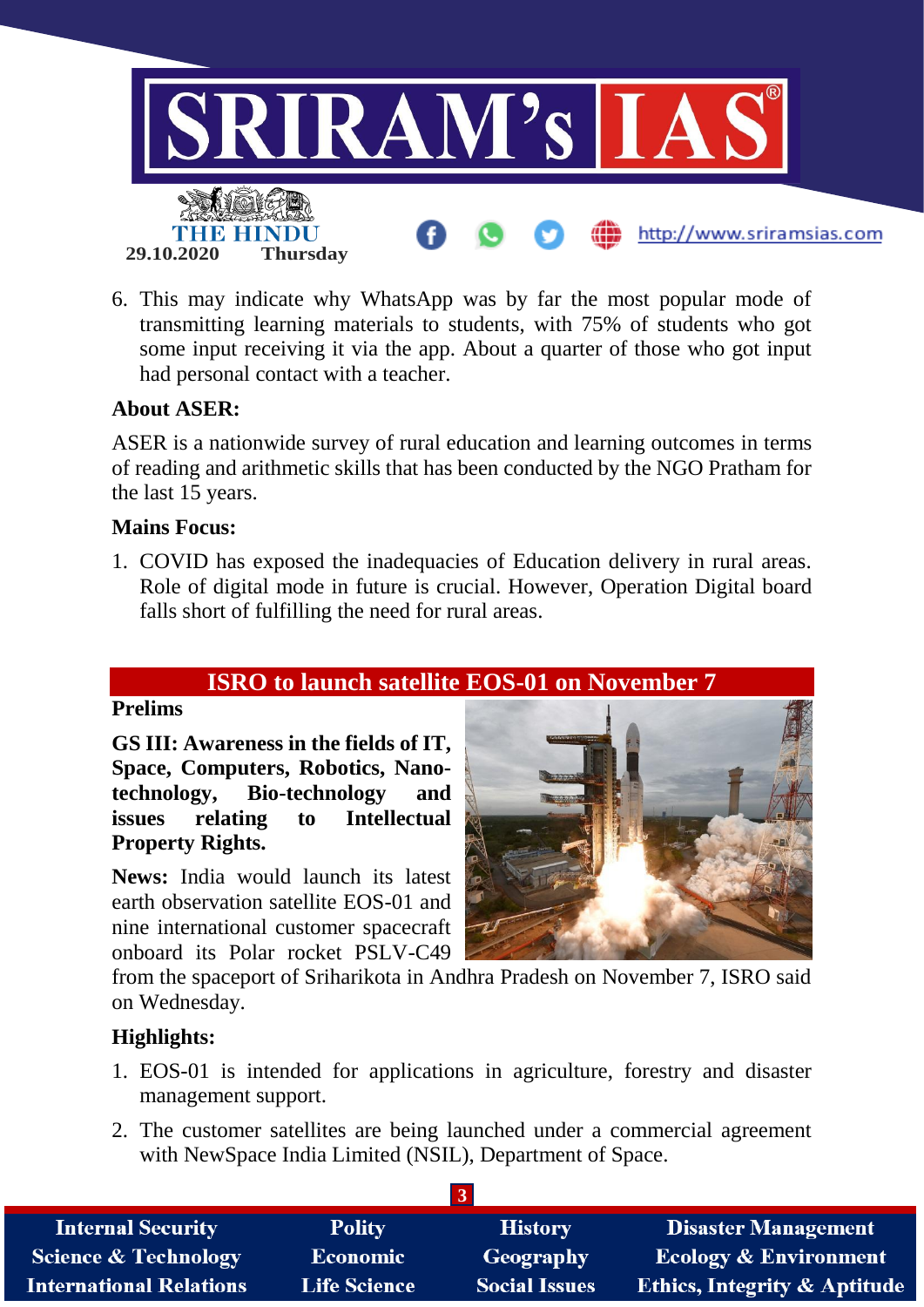

**Internal tide mixing keeps the deep Andaman Sea warmer than Bay of Bengal: Study**

**GS I: Important Geophysical phenomena such as earthquakes, Tsunami, Volcanic activity, cyclone etc., geographical features and their location-changes in critical geographical features (including water-bodies and ice-caps) and in flora and fauna and the effects of such changes.**

**29.10.2020 Thursday**



http://www.sriramsias.com

**Discovery:** Deep waters in the

Andaman Sea are about 2 degrees Celsius warmer than in the Bay of Bengal

## **Highlights:**

- 1. According to a new study conducted by Indian National Centre for Ocean Information Services (INCOIS) to investigate internal waves: Deep waters (below 1,200 metres) in the Andaman Sea are about 2 degrees Celsius warmer than the Bay of Bengal due to internal tide mixing.
- 2. The study is important to interpret the response of the ocean to climate change by understanding the distribution of temperature, both near the ocean surface and the deep ocean.

## **Vertical Mixing**

- 1. Internal tide energy dissipation and associated vertical mixing play a major role in maintaining the warmer temperature in the deep Andaman Sea. The rate of vertical mixing in the AS is about twice than what is observed in the Bay of Bengal.
- 2. This elevated internal tide induced vertical mixing results in the efficient transfer of heat into the deeper layers, which keeps the deep Andaman Sea warm.
- 3. Temperature distribution in the deep ocean plays an important role in regulating the deep ocean circulation, water mass formation, distribution of

| <b>Internal Security</b>        | <b>Polity</b>       | <b>History</b>       | <b>Disaster Management</b>              |
|---------------------------------|---------------------|----------------------|-----------------------------------------|
| <b>Science &amp; Technology</b> | <b>Economic</b>     | Geography            | <b>Ecology &amp; Environment</b>        |
| <b>International Relations</b>  | <b>Life Science</b> | <b>Social Issues</b> | <b>Ethics, Integrity &amp; Aptitude</b> |